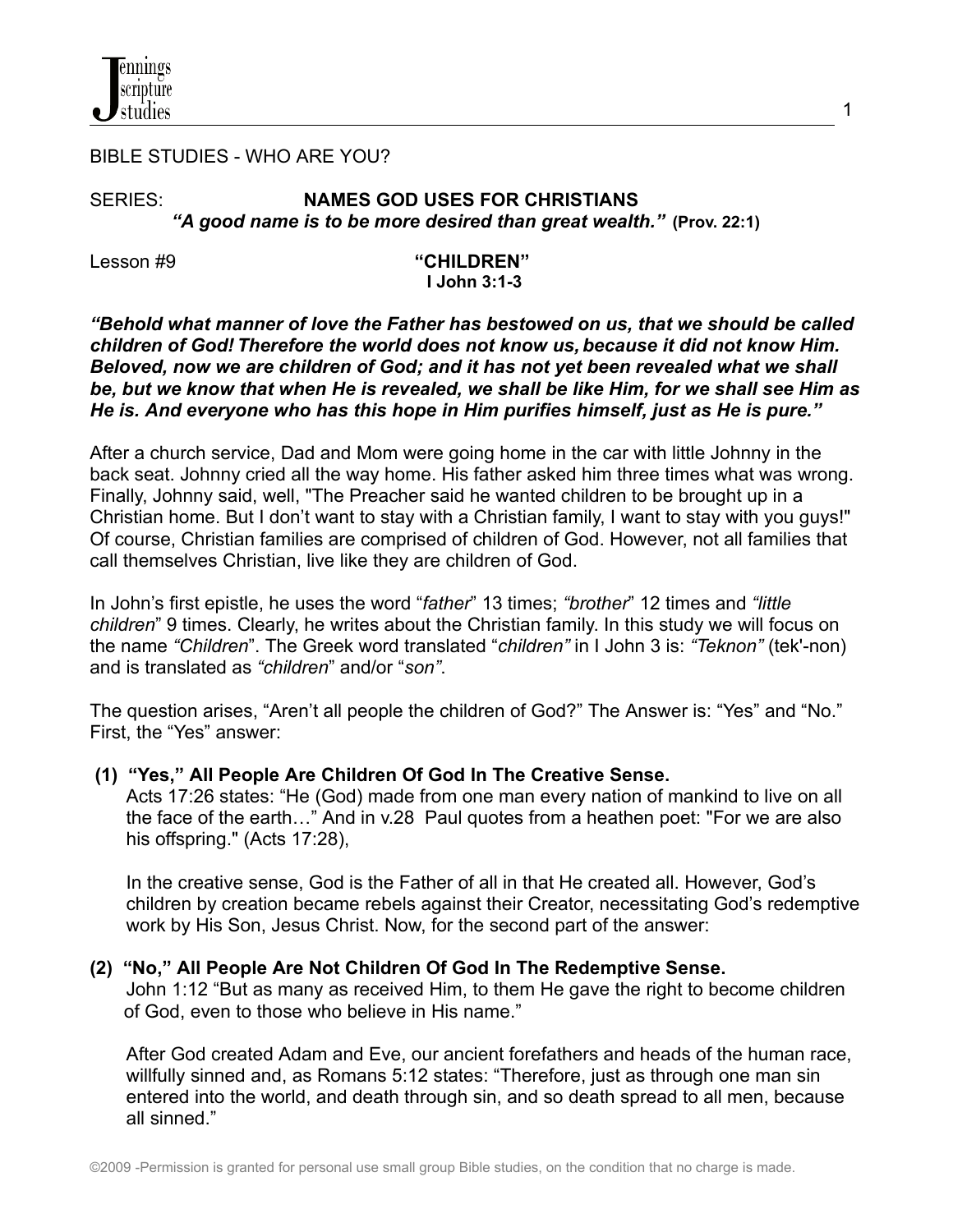Then God, in His infinite mercy, love and grace, provided a means whereby fallen sinners could be redeemed, that is, bought back from the slavery of sin and into His Redeemed Family. But not all His children by His Creative Act have accepted His terms of redemption and consequently they remain "lost" and outside His family.

Galatians 3:36 makes it plain how we become children of God in the redemptive sense: "…. you are all sons of God through faith in Christ Jesus." Jesus, the Son of God, in the most unique sense, paid the price to redeem us at Calvary, so that we could become the redeemed children of God. This study pertains to the relationship that God's redeemed children enjoy with their Heavenly Father.

Now, to I John 3:1-3 – note the following five truths relating to those who are the children of God in these verses:

- Our Parent *"Behold what manner of love the Father has bestowed on us, that we should be called children of God!"*
- Our Privilege *"Beloved, now we are children of God"*
- Our Perception "*Therefore the world does not know us, because it did not know Him."*
- Our Prospect *"and it has not yet been revealed what we shall be, but we know that when He is revealed, we shall be like Him, for we shall see Him as He is."*
- Our Practice *"And everyone* who has this hope in Him purifies himself, just as He is *pure."*

# **1. WHO IS OUR PARENT?**

"*Behold what manner of love the Father has bestowed on us."* (I Jn.3:1a)

# **A. Who is our Father?** Our Father is:

- The God who "so loved the world, that He gave His only begotten Son, that whoever believes in Him shall not perish, but have eternal life."
- He is "the God and Father of our Lord Jesus Christ, the Father of mercies and God of all comfort." (II Cor.1:3)

We are God's loved children. We should not overlook the fact that it is the *way*, the *degree* that God has loved us which shows us how great that love is: He "so loved"; "behold what manner of love." By His redemptive work of love, we became His children and He became our Father.

# **B. There is another Father mentioned in scripture.**

Jesus said of certain ones in His day, "You are of your father the devil, and you want to do the desires of your father." (John 8:44)

What does it mean that the devil is the father of Jesus' opponents? Some scholars hold that the fate of Jesus' opponents had already been pre-determined and they, therefore, were forced to reject Jesus. This view sees people as mere puppets who only act when prompted by God or the devil. That is not the case at all.

The opposition to Jesus is something they themselves willed to do, that is, they chose to reject Jesus; they wanted to carry out the devil's desire, as John 8:44 indicates: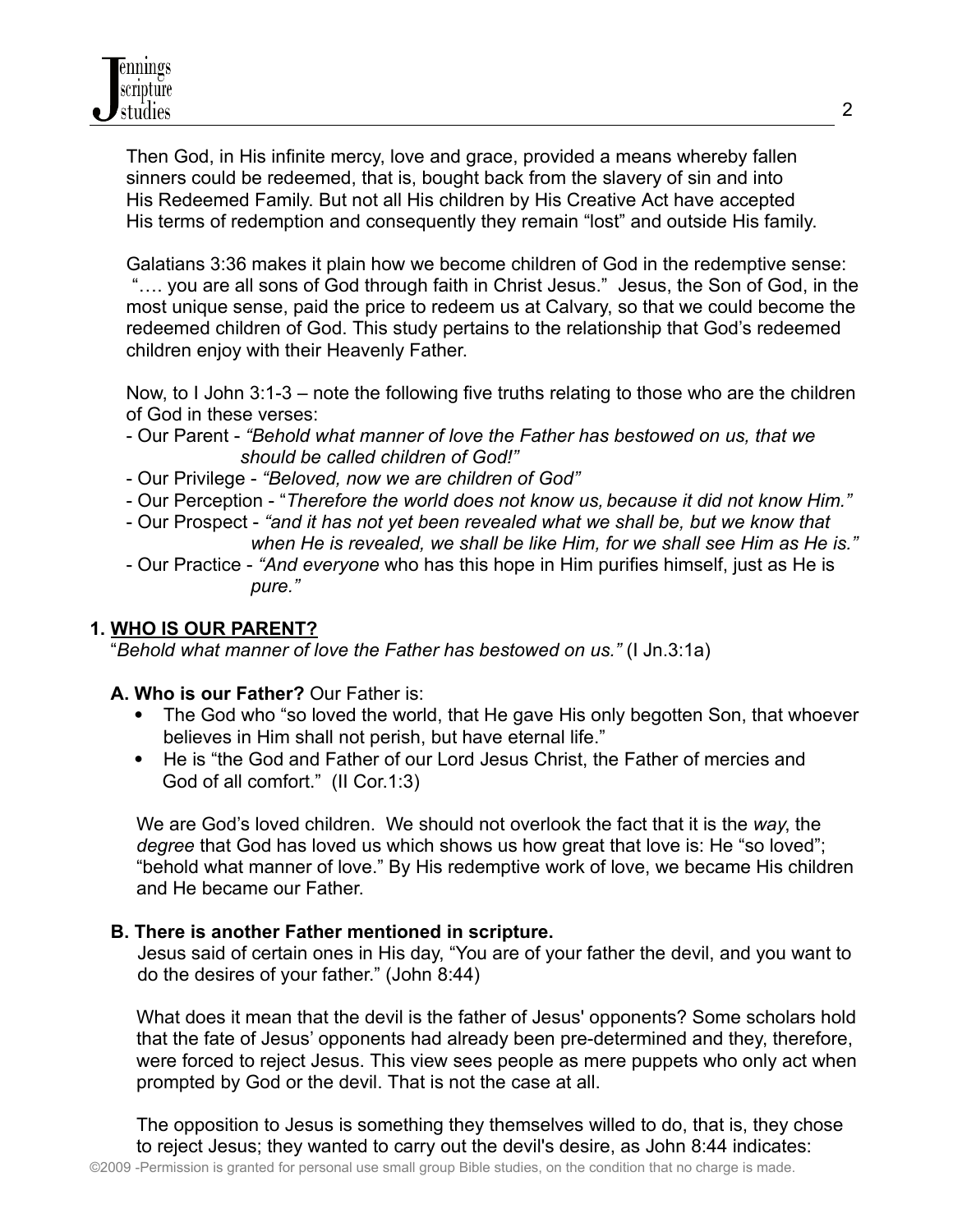"You are of your father the devil, and *you want to* do the desires of your father." Instead of the devil being the source of sin in some deterministic sense in the lives of these people, he enticed them to sin as he did the first sinners – Adam and Eve. However, they could not truthfully say, "The devil made me do it!"

Their wills were in tune, consciously or unconsciously, with the devil's desires. Paul was a Jewish opponent similar to these people, and ignorantly so, when Jesus met him on the way to Damascus. Paul later testified, "Even though I was once a blasphemer and a persecutor and a violent man, I was shown mercy because I acted in ignorance and unbelief." (I Tim. 1:13) When talking to the Jews gathered at the Temple, he said, concerning the crucifixion of Jesus, "Brothers, I know that you acted in ignorance, as did your leaders." (Acts 3:17)

We can conclude then, that when persons choose to reject Jesus Christ and act out what aids the devil's agenda, even though they act in ignorance, they can rightly be called the "children of the devil."

Who is your Father, in the spiritual sense? The redeemed children of God, upon whom the heavenly Father has lavishly bestowed His love, can say, "Our Father in heaven, Hallowed be Your name." (Matt. 6:9)

# **2. WHAT IS OUR PRIVILEGE.**

*"we should be called children of God!"* (I John 3:1b)

The status of sonship in the gospel is an unspeakable privilege. It is:

- obtained by grace,  $(Eph. 2:8-9)$
- through regeneration (John 1:12-13),
- and adoption (Rom 8:14,19).

Believers are "children of God" in a sense true of no others. It is a relation, not of nature, but of grace. Our privilege is that we are called "children of God." What a privilege! This has great and grand ramifications:

# **A. Our privilege is a present reality**.

I Jn.3:2 reads, "*now* we are children of God." Think about the present reality of our privilege as children of God. We have:

- *Now* justification Rom.5:9 "having *now* been justified by His blood…."
- *Now* reconciliation Rom.5:11 "we have *now* received the reconciliation".
- *- Now* no condemnation Rom.8:1 "There is therefore *now* no condemnation…."
- *- Now* of nearness Eph.2:13 "But *now* in Christ Jesus you who once were far off have been brought near by the blood of Christ."
- *Now* of light Eph.5:8 "*now* you are light in the Lord".
- *Now* people of God I Peter 2:10 "are *now* the people of God."
- *Now* believe it! "*Now* may the God of hope fill you with all joy and peace in believing." (Rom.15:13)
	- We are God's children *now;*

©2009 -Permission is granted for personal use small group Bible studies, on the condition that no charge is made.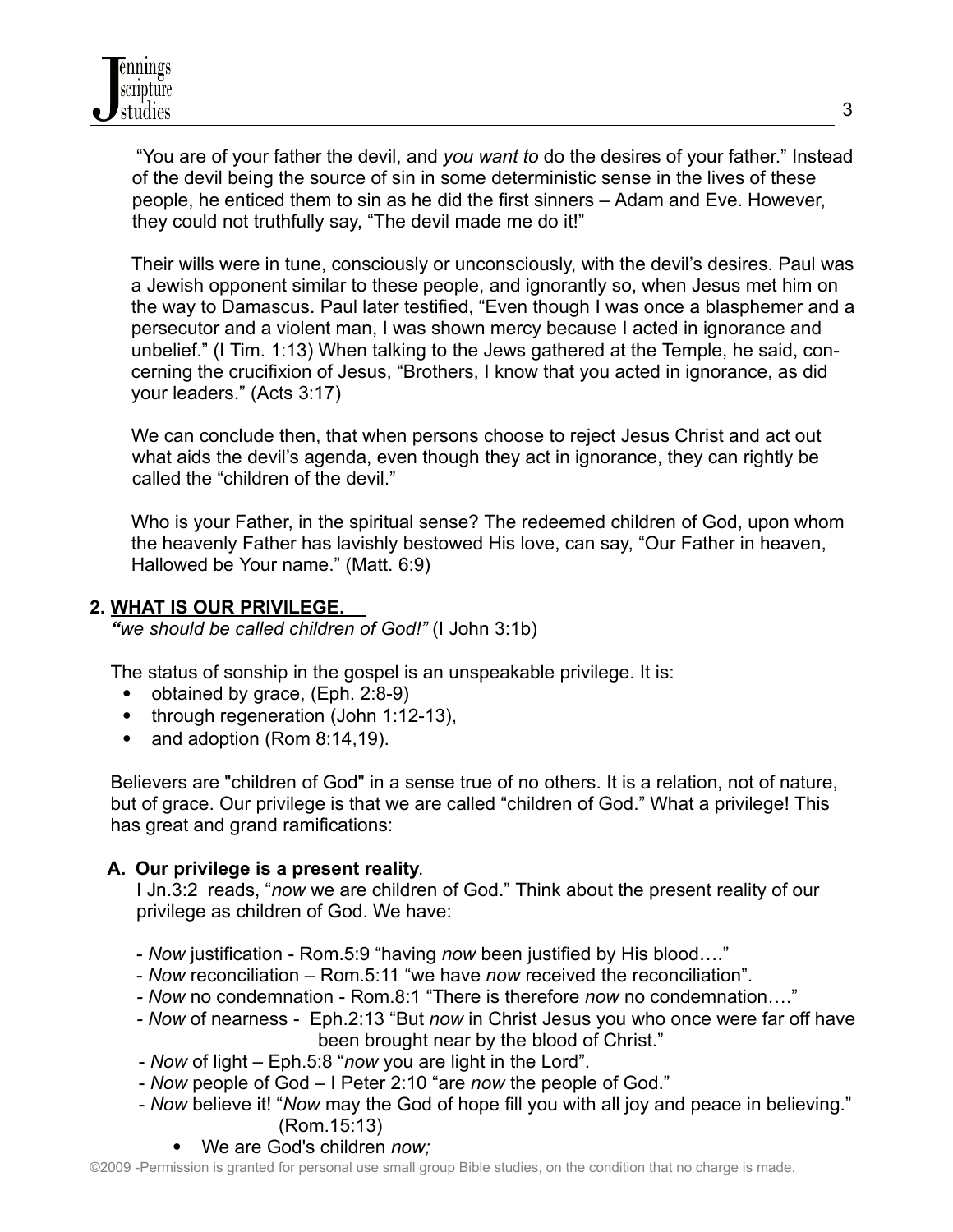

- We will not be any more children of God when we get to heaven than we are right *now*!
- This is present day, right *now* salvation.

## **B. Our privilege brings a present relationship**.

I Jn.3:2 - *"We are the children of God."* I Jn.3:1 - "*And that is what we are!"* Rom.8:16- "*The Spirit Himself testifies with our spirit that we are children of God."*

A word to those who are trusting the Lord Jesus for salvation but are not sure that you are saved: doubt if you are determined to doubt. However, God is going to hold up His end of the transaction! Whether you are bold enough to say it for yourselves or not, if you have come to faith in Christ as your Savior, you are a child of God – believe it and behave like it!!

## **3. WHY THE WORLD'S PERCEPTION OF US?**

I John 3:1c *"The reason the world does not know us is that it did not know him."*

Our identity is in Jesus Christ. Since they do not have a saving relationship with Him, they are perplexed as to who we are and why we live the way we do. It was just so with the Lord Jesus when He was on earth physically. The world's perception of Jesus was skewed. They said of Him:

- That He had a demon  $-$  (John 7:20)
- That He was a mad man (John 10:20)
- That He was born of fornication (John 8:41) If they misunderstood Jesus, they will misunderstand us. Read I Peter 4:1-5 for further enlightenment on the subject.

We are "light in the Lord" (Eph. 5:8) and are to reflect God's light. This is not always wanted or welcomed by a world filled with people who love darkness rather than light. (John 3:19)

Every time I read the last part of Hebrews chapter eleven, I am brought to the verge of tears. That is a section of scripture that we hear very little about. But here are children of God who were persecuted because they were hated by the wicked. What horrible atrocities were committed against them. It is hard to read, but let us do so with deepest admiration for these unknown brothers and sisters in Christ:

*"Some faced jeers and flogging, while still others were chained and put in prison. They were stoned; they were sawed in two; they were put to death by the sword. They went about in sheepskins and goatskins, destitute, persecuted and mistreated— the world was not worthy of them. They wandered in deserts and mountains, and in caves and holes in the ground."* (Heb. 11:36-38)

Why were they treated so badly? John said, *"The reason the world does not know us is that it did not know him."* (John3:1) Truly, this world is no friend to grace! We should not be surprised if our enlightened lifestyle is rejected, for they rejected Him Who is the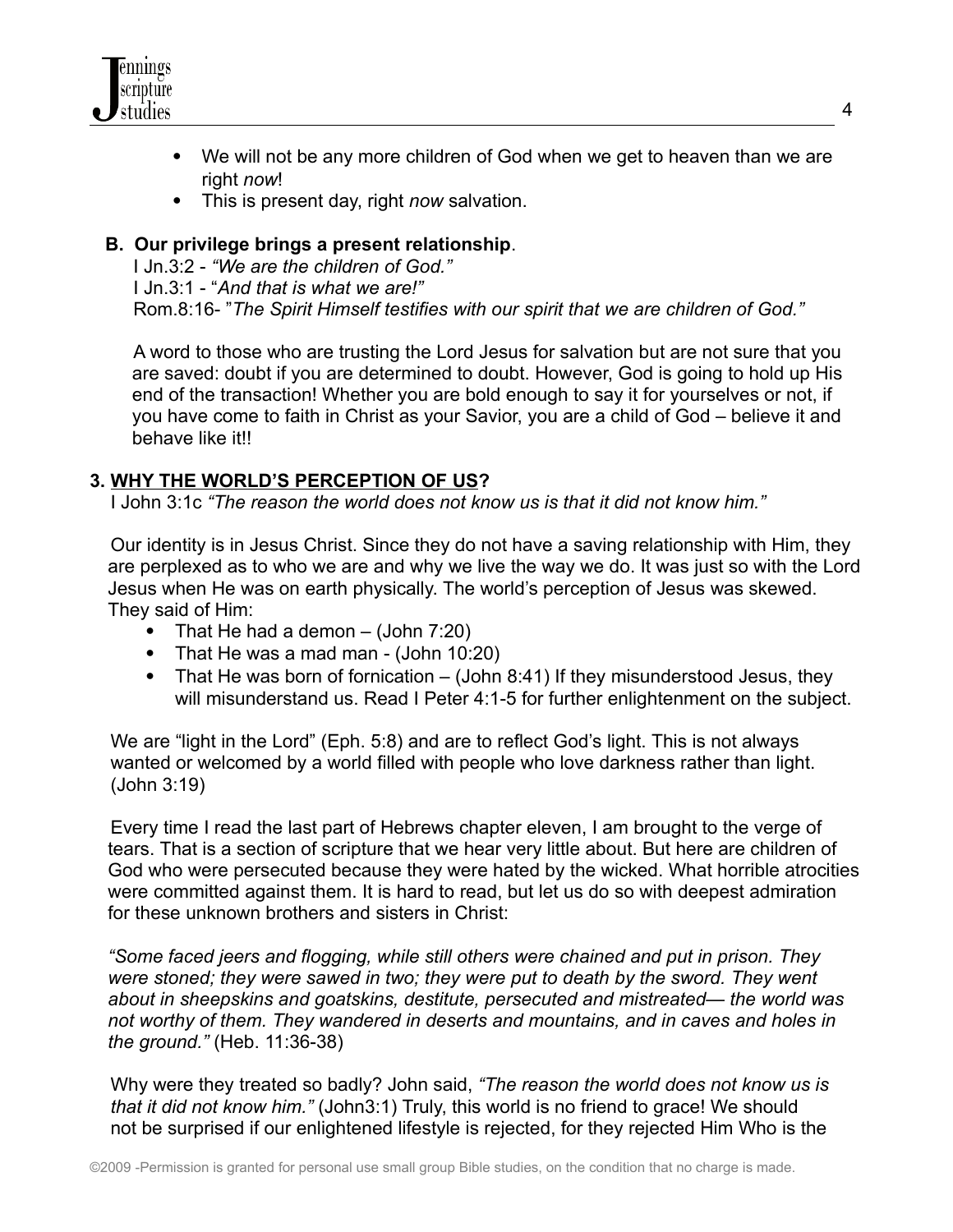Light of the world.

# **4. WHAT IS OUR PROSPECT?**

I John 3:2 - "*Dear friends, now we are children of God, and what we will be has not yet been made known. But we know that when he appears, we shall be like him, for we shall see him as he is."*

**A. The Prospect of the Coming of Christ**. I John 3:2 "*we know that when he appears, we shall be like him…."*

We've all heard the saying. "Grow old along with me, the best is yet to be." And for the child of God that is undeniably true! We may not know all that is in store for us in the world to which we are going, but we know our Father will bring to fullness the identity that we now cherish as His children. The prospects in the future for the children of God are literally out of this world!

**B. The Prospect of Change at Christ's Coming**. I Cor. 15:52 *"we will be changed."* If we are God's children *now,* even though the world does not recognize us, we are promised that when we see Jesus*,* we shall be like Him – instantly changed!

It is reported that Yogi Berra said, "It's tough to make predictions, especially about the future*."* But when God makes a promise about the future it is a certainty. The future is only as bright as the promises of God. And God says we shall be like Jesus when we see Him!

### **5**. **WHAT SHOULD BE OUR PRACTICE?**

I John 3:3 - *"Everyone who has this hope in him purifies himself, just as he is pure."*

All privileges bring responsibilities. We have the responsibility of living up to our names as "children of God." The birth of a child into the human family is a glad day, however, the parents want to see that child grow to maturity. The birth of a child into God's family is not the ultimate goal of its existence; its maturity and holiness are.

The prospect of the coming of Christ and the promise of our change when we see Him should prompt every child of God to keep themselves pure. Self-purification is the responsibility of God's children. We are instructed to:

- I Tim.5:22 "*keep yourself pure."*
- James 1:27 *"keep oneself unspotted from the world."*
- I John 5:21 "*Little children, keep yourselves from idols."*

God has "purified" us - forgave and cleansed us when we came to faith in Christ. Now we are to purify ourselves. That is to be our daily practice. John concludes this section in his epistle by saying, *"This is how we know who the children of God are and who the children of the devil are: Anyone who does not do what is right is not a child of God…."* (I John 3:10)